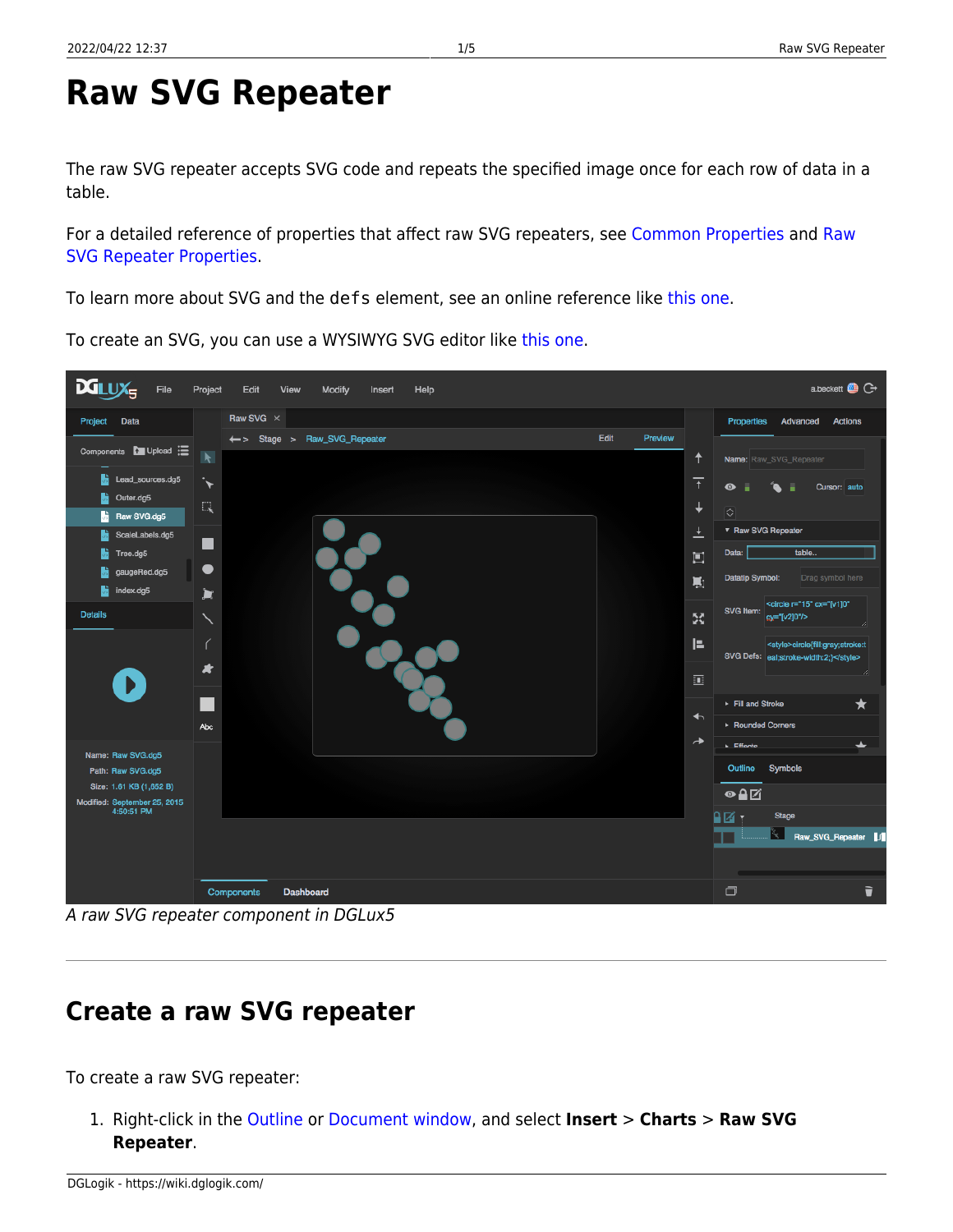- 2. In the Outline or Document window, right-click the raw SVG repeater and select **Detaflow**.
- 3. Load data in the dataflow, using the steps in [Working with Tables](https://wiki.dglogik.com/dglux5_wiki:dataflow:working_with_tables:home).
- 4. With the raw SVG repeater selected, in the [Property Inspector](https://wiki.dglogik.com/dglux5_wiki:workspace_and_workflow:panels_and_menus:properties_panel):
	- 1. Link the dataflow table to the **Data** property.
	- 2. For **SVG Item**, enter the code that defines your SVG.
	- 3. For **SVG Defs**, enter the SVG defs, if any.

Optionally, you can also add a [symbol](https://wiki.dglogik.com/dglux5_wiki:widgets_and_property_inspector:components:symbols:home) to use as a datatip. A datatip appears when the user mouses over an SVG instance.

## **Example**

Here is an example. For another example, see [Raw SVG Repeater Properties](https://wiki.dglogik.com/dglux5_wiki:widgets_and_property_inspector:property_inspector:rawsvgrepeater:home). You can also create your SVG code using a WYSIWYG SVG editor like [this one](http://svg-edit.googlecode.com/svn/branches/stable/editor/svg-editor.html).

#### **SVG Item**

```
<circle r="15" cx="[v1]0" cy="[v2]0"/>
```
#### **SVG Defs**

```
<style>circle{fill:gray;stroke:teal;stroke-width:2;}</style>
```
## **Raw SVG Repeater Properties**

These properties affect raw SVG repeaters.

For a guide to using raw SVG repeaters, see [Raw SVG Repeater.](#page-0-0)

You can create your SVG code using a WYSIWYG SVG editor like [this one.](http://svg-edit.googlecode.com/svn/branches/stable/editor/svg-editor.html)

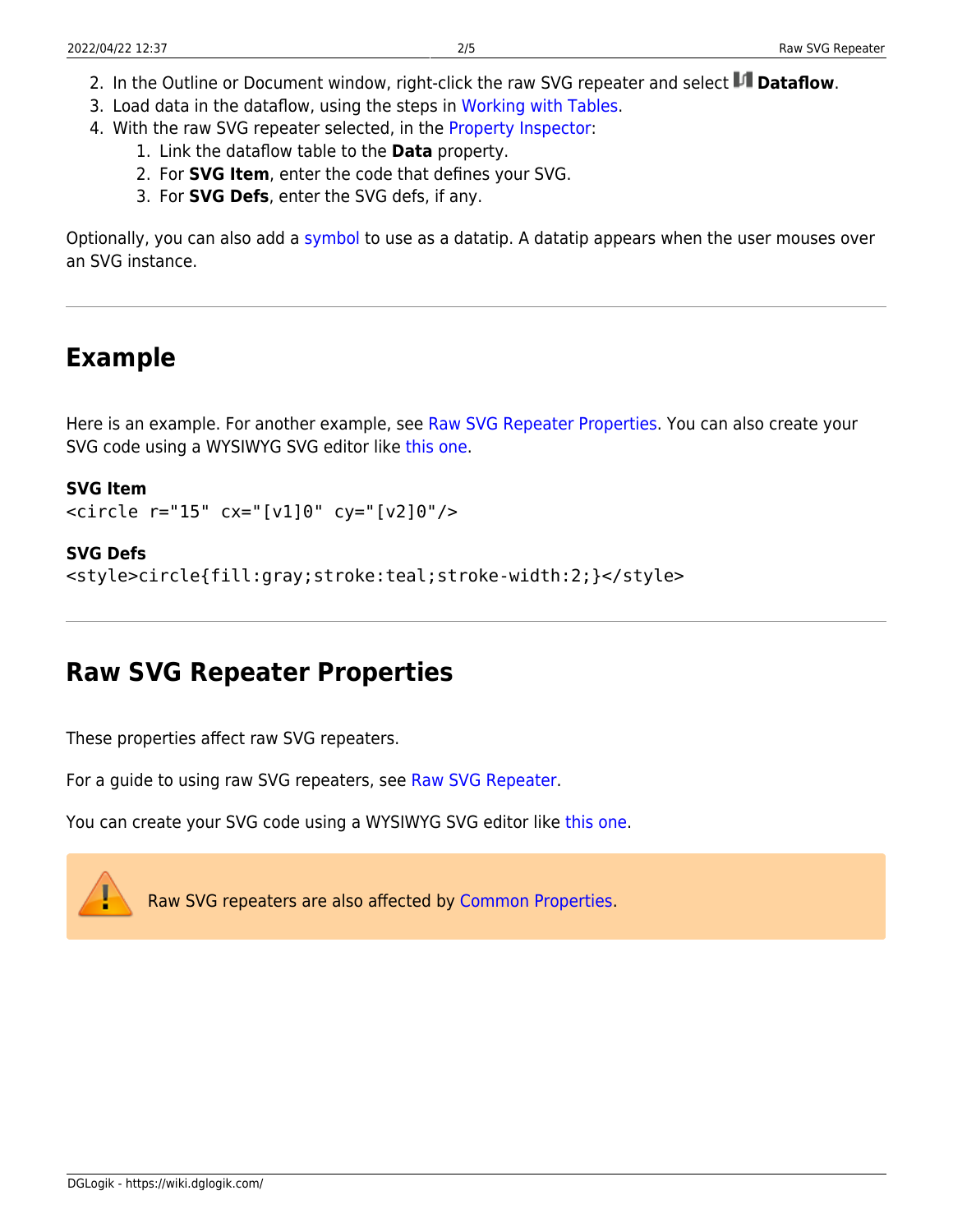| Properties<br>Actions<br>Advanced                                                                  |  |  |
|----------------------------------------------------------------------------------------------------|--|--|
| ▼ Raw SVG Repeater                                                                                 |  |  |
| Data:<br>table                                                                                     |  |  |
| Datatip Symbol:<br>Drag symbol here                                                                |  |  |
| <rect fill="green" height="30" width="30" x="&lt;br&gt;SVG Item:&lt;br&gt;[v1]0" y="[v2]0"></rect> |  |  |
| <style>rect{fill:gray;stroke:teal;}</style><br><b>SVG Defs:</b>                                    |  |  |
| Outline<br>Symbols                                                                                 |  |  |
| ●≙⊠                                                                                                |  |  |
| Stage<br>⊙≏                                                                                        |  |  |
| r.<br>K<br>Raw_SVG_Repeater<br>И<br>$\bullet$                                                      |  |  |

The Raw SVG Repeater properties in the Property Inspector

Click to display/hide all elements

#### **Data**

Defines the table that controls this SVG repeater. The SVG element will repeat once for each row in the table. Table columns can be used to represent attributes of the SVG element, such as style or coordinates.

| <b>Properties</b> | Advanced<br>Actions                                                             |
|-------------------|---------------------------------------------------------------------------------|
| Raw SVG Repeater  |                                                                                 |
| Data:             | table                                                                           |
| Datatip Symbol:   | Drag symbol here                                                                |
| SVG Item:         | <rect fill="green" height="30" width="30" x="&lt;br&gt;[v1]0" y="[v2]0"></rect> |
| <b>SVG Defs:</b>  | <style>rect{fill:gray;stroke:teal;}</style><br>1,                               |

#### The Data property

#### **Datatip Symbol**

Defines the symbol that appears as a datatip when mousing over an instance of the SVG in this repeater.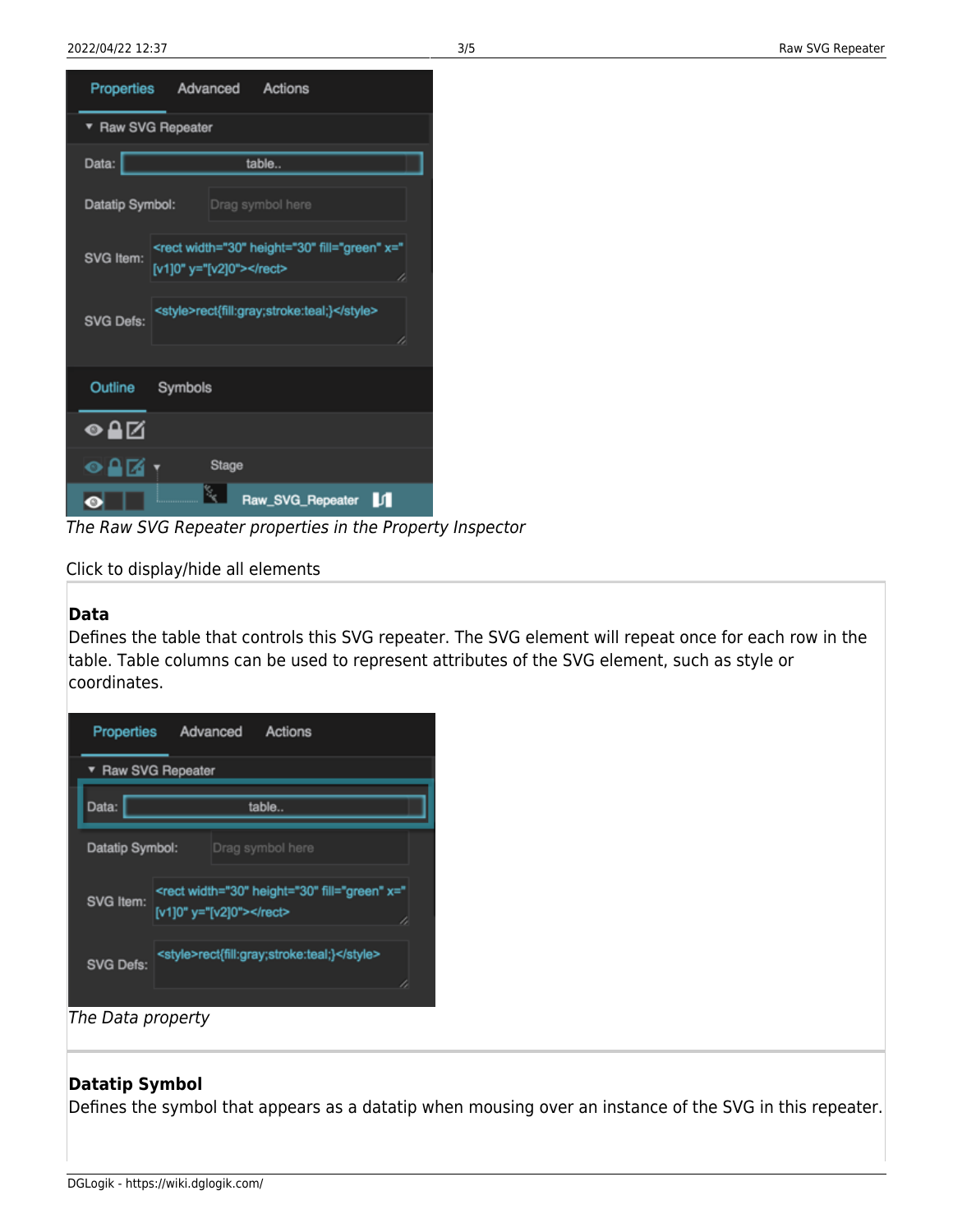





#### **SVG Item**

Defines the code for an SVG element to be repeated by this repeater.

#### **Example**

```
<rect width="30" height="30" fill="green" x="[v1]00" y="[v2]"></rect>
```
This example creates a repeating green rectangle SVG element. The SVG element appears at the x- and y-coordinates defined by columns v1 and v2 of the linked table. In the case of the x-coordinate, the table cell values are multiplied by 100 by concatenating two zeroes.

Each X value is a distance in pixels from the left edge of this repeater. Each Y value is a distance in pixels from the top edge of this repeater.



The SVG Item property

#### **SVG Defs**

Defines the <defs> element for the repeated SVG element.

#### **Example**